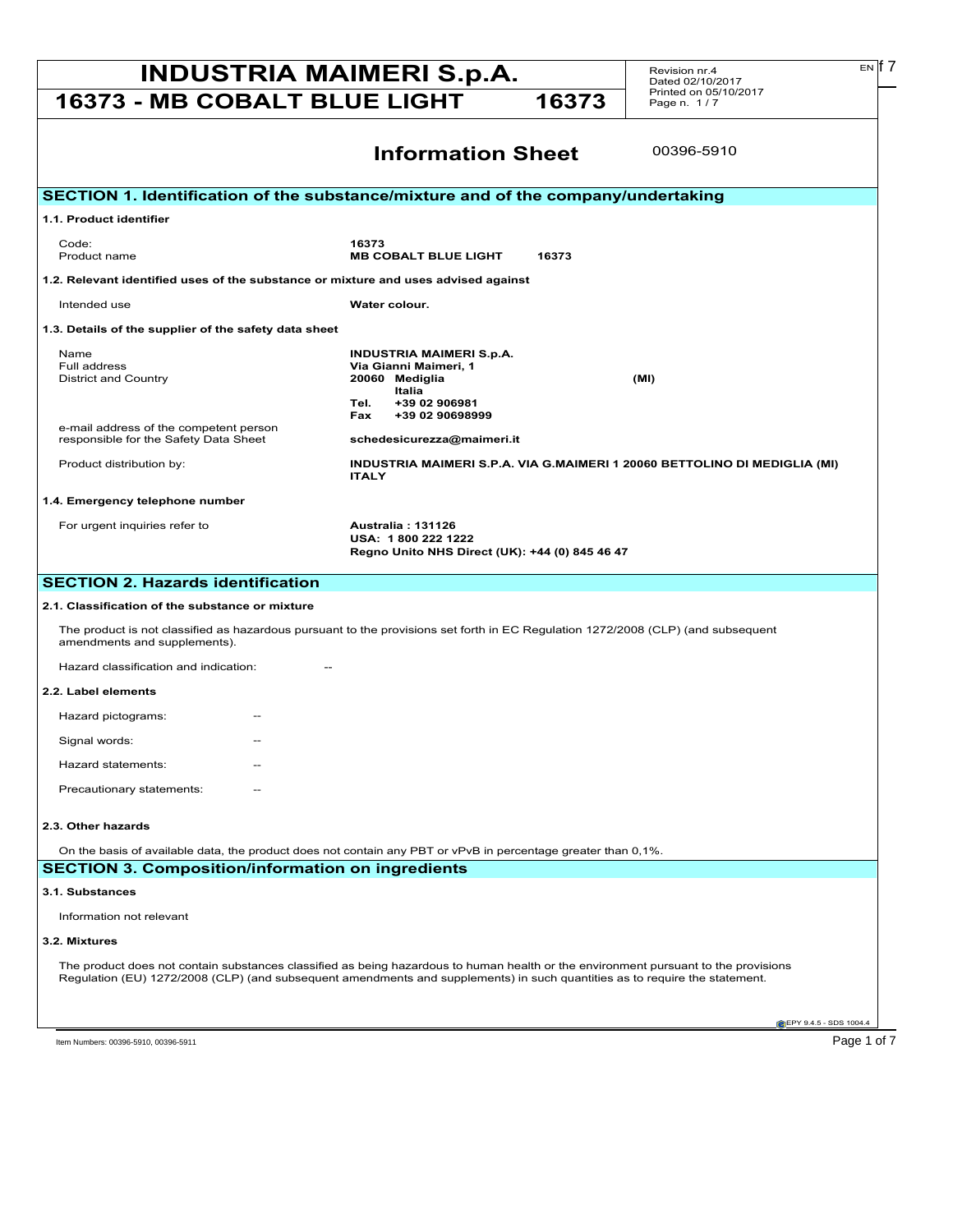Revision nr.4 Dated 02/10/2017 Printed on 05/10/2017 Page n. 2 / 7

# **SECTION 4. First aid measures**

#### **4.1. Description of first aid measures**

Not specifically necessary. Observance of good industrial hygiene is recommended.

#### **4.2. Most important symptoms and effects, both acute and delayed**

Specific information on symptoms and effects caused by the product are unknown.

#### **4.3. Indication of any immediate medical attention and special treatment needed**

Information not available

# **SECTION 5. Firefighting measures**

#### **5.1. Extinguishing media**

SUITABLE EXTINGUISHING EQUIPMENT

Extinguishing substances are: carbon dioxide and chemical powder. For product loss or leakage that has not caught fire, water spray can be used to disperse flammable vapours and protect those trying to stem the leak.

UNSUITABLE EXTINGUISHING EQUIPMENT

Do not use jets of water.

Water is not effective for putting out fires but can be used to cool containers exposed to flames to prevent explosions.

#### **5.2. Special hazards arising from the substance or mixture**

HAZARDS CAUSED BY EXPOSURE IN THE EVENT OF FIRE

If large quantities of the product are involved in a fire, they can make it considerably worse. Do not breathe combustion products.

#### **5.3. Advice for firefighters**

### GENERAL INFORMATION

In the case of fire, use jets of water to cool the containers to prevent the risk of explosions (product decomposition and excess pressure) and the development of substances potentially hazardous for health. Always wear full fire prevention gear. Remove all containers containing the product from the fire, if it is safe to do so.

SPECIAL PROTECTIVE EQUIPMENT FOR FIRE-FIGHTERS

Normal fire fighting clothing i.e. fire kit (BS EN 469), gloves (BS EN 659) and boots (HO specification A29 and A30) in combination with self-contained open circuit positive pressure compressed air breathing apparatus (BS EN 137).

## **SECTION 6. Accidental release measures**

#### **6.1. Personal precautions, protective equipment and emergency procedures**

Block the leakage if there is no hazard.

Wear suitable protective equipment (including personal protective equipment referred to under Section 8 of the safety data sheet) to prevent any contamination of skin, eyes and personal clothing. These indications apply for both processing staff and those involved in emergency procedures.

#### **6.2. Environmental precautions**

The product must not penetrate into the sewer system or come into contact with surface water or ground water.

#### **6.3. Methods and material for containment and cleaning up**

Collect the leaked product into a suitable container. If the product is flammable, use explosion-proof equipment. Evaluate the compatibility of the container to be used, by checking section 10. Absorb the remainder with inert absorbent material. Make sure the leakage site is well aired. Contaminated material should be disposed of in compliance with the provisions set forth in point 13.

#### **6.4. Reference to other sections**

Any information on personal protection and disposal is given in sections 8 and 13.

**EPY 9.4.5 - SDS 1004**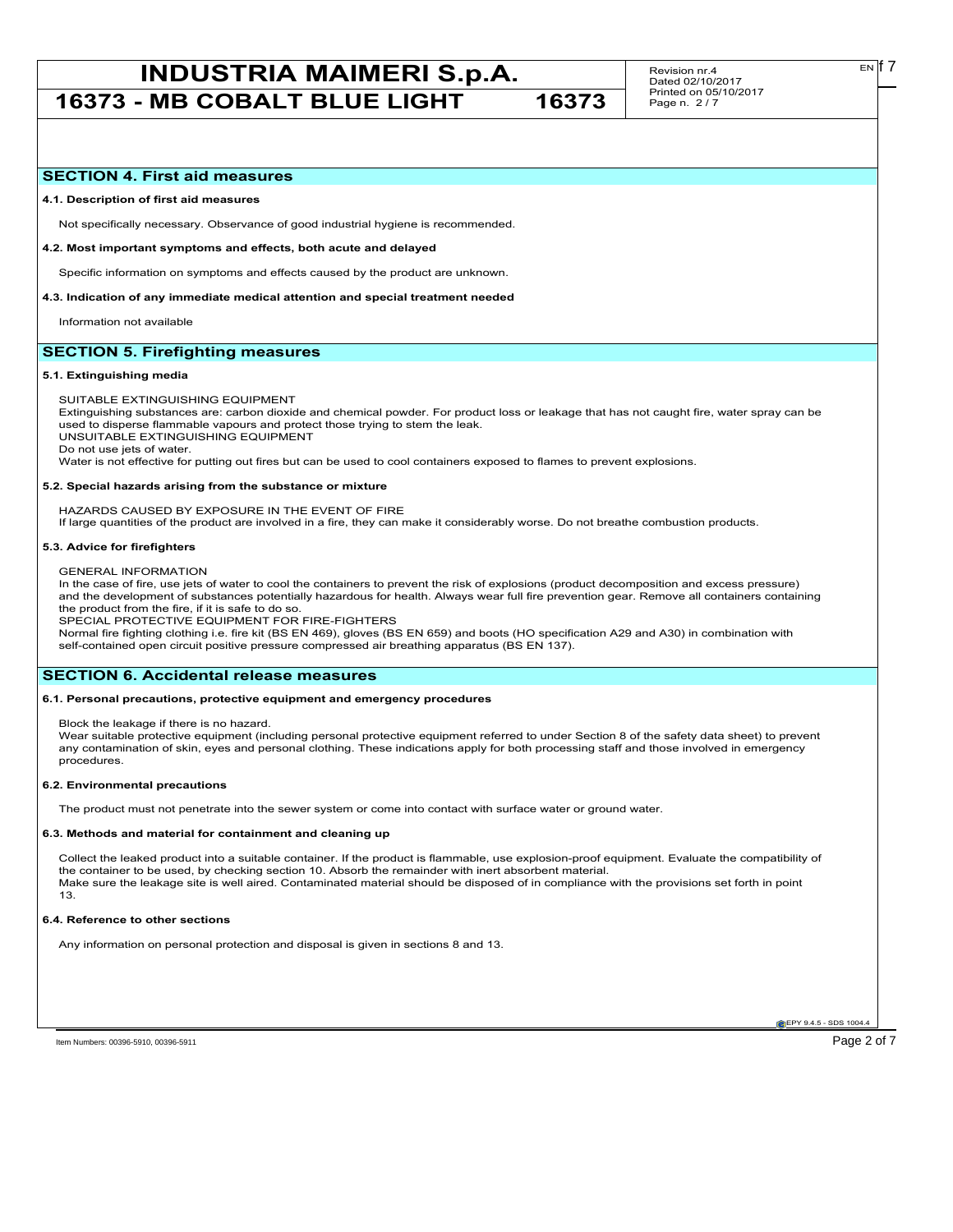# **INDUSTRIA MAIMERI S.p.A.** Revision nr.4 **Exp.17**

**16373 - MB COBALT BLUE LIGHT 16373**

Revision nr.4 Dated 02/10/2017 Printed on 05/10/2017 Page n. 3 / 7

#### **7.1. Precautions for safe handling**

Before handling the product, consult all the other sections of this material safety data sheet. Avoid leakage of the product into the environment. Do not eat, drink or smoke during use.

#### **7.2. Conditions for safe storage, including any incompatibilities**

Keep the product in clearly labelled containers. Keep containers away from any incompatible materials, see section 10 for details.

#### **7.3. Specific end use(s)**

Information not available

# **SECTION 8. Exposure controls/personal protection**

#### **8.1. Control parameters**

RESPIRATORY PROTECTION None required, unless indicated otherwise in the chemical risk assessment. Information not available

#### **8.2. Exposure controls**

Comply with the safety measures usually applied when handling chemical substances. HAND PROTECTION None required. SKIN PROTECTION None required. EYE PROTECTION None required. RESPIRATORY PROTECTION

If the threshold value (e.g. TLV-TWA) is exceeded for the substance or one of the substances present in the product, use a mask with a type B filter whose class (1, 2 or 3) must be chosen according to the limit of use concentration. (see standard EN 14387). In the presence of gases or vapours of various kinds and/or gases or vapours containing particulate (aerosol sprays, fumes, mists, etc.) combined filters are required.

Respiratory protection devices must be used if the technical measures adopted are not suitable for restricting the worker's exposure to the threshold values considered. The protection provided by masks is in any case limited.

If the substance considered is odourless or its olfactory threshold is higher than the corresponding TLV-TWA and in the case of an emergency, wear open-circuit compressed air breathing apparatus (in compliance with standard EN 137) or external air-intake breathing apparatus (in compliance with standard EN 138). For a correct choice of respiratory protection device, see standard EN 529. ENVIRONMENTAL EXPOSURE CONTROLS

The emissions generated by manufacturing processes, including those generated by ventilation equipment, should be checked to ensure compliance with environmental standards.

# **SECTION 9. Physical and chemical properties**

### **9.1. Information on basic physical and chemical properties**

| Appearance<br>Colour<br>Odour<br>Odour threshold<br>рH<br>Melting point / freezing point<br>Initial boiling point<br>Boiling range<br>Flash point<br><b>Evaporation Rate</b><br>Flammability of solids and gases<br>Lower inflammability limit<br>Upper inflammability limit<br>Lower explosive limit<br>Upper explosive limit<br>Vapour pressure | $\geq$ | paste<br>blue<br>ARABIC GUM<br>Not available<br>Not available<br>Not available<br>Not available<br>Not available<br>°€<br>60<br>Not available<br>Not available<br>Not available<br>Not available<br>Not available<br>Not available<br>Not available |
|---------------------------------------------------------------------------------------------------------------------------------------------------------------------------------------------------------------------------------------------------------------------------------------------------------------------------------------------------|--------|-----------------------------------------------------------------------------------------------------------------------------------------------------------------------------------------------------------------------------------------------------|
| Vapour density                                                                                                                                                                                                                                                                                                                                    |        | Not available                                                                                                                                                                                                                                       |

**EPY 9.4.5 - SDS 1004** 

Item Numbers: 00396-5910, 00396-5911 Page 3 of 7

EN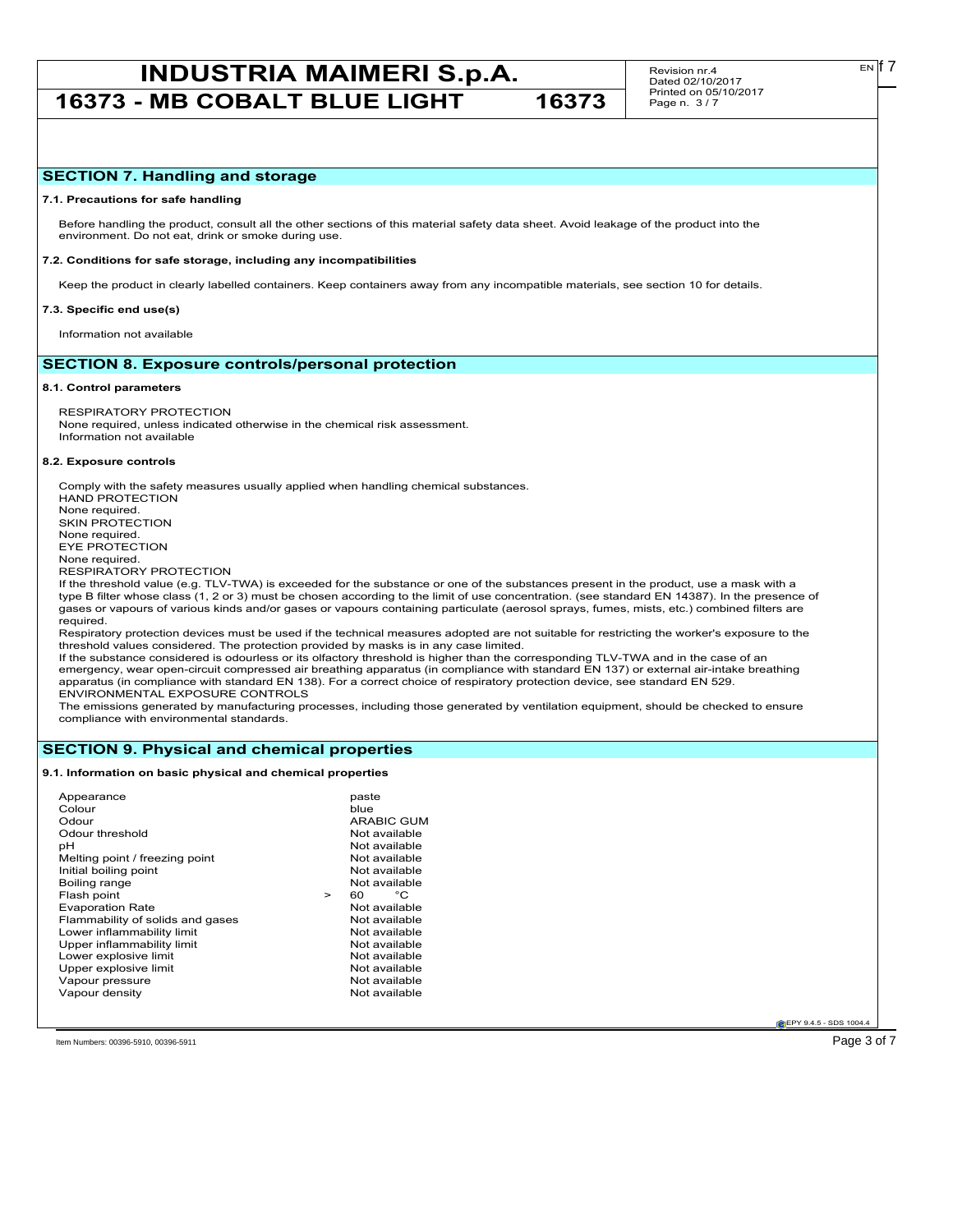# **INDUSTRIA MAIMERI S.p.A.** Revision nr.4 **Dated 02/10/2017 16373 - MB COBALT BLUE LIGHT 16373**

Revision nr.4 Dated 02/10/2017 Printed on 05/10/2017 Page n. 4 / 7

EN

# **SECTION 9. Physical and chemical properties** ... / >>

# Relative density 0,2

Partition coefficient: n-octanol/water **Not available**<br>Auto-ignition temperature **Not available** Auto-ignition temperature<br>
Decomposition temperature<br>
Not available Decomposition temperature Viscosity<br>
Explosive properties<br>
Explosive properties<br>
Not available Explosive properties Oxidising properties Not available

Solubility INSOLUBLE, DILUTE WITH WATER

#### **9.2. Other information**

Total solids  $\{0\}$  74,08 %

# **SECTION 10. Stability and reactivity**

#### **10.1. Reactivity**

There are no particular risks of reaction with other substances in normal conditions of use.

#### **10.2. Chemical stability**

The product is stable in normal conditions of use and storage.

#### **10.3. Possibility of hazardous reactions**

No hazardous reactions are foreseeable in normal conditions of use and storage.

#### **10.4. Conditions to avoid**

None in particular. However the usual precautions used for chemical products should be respected.

#### **10.5. Incompatible materials**

Information not available

#### **10.6. Hazardous decomposition products**

Information not available

# **SECTION 11. Toxicological information**

According to currently available data, this product has not yet produced health damages. Anyway, it must be handled according to good industrial practices.

#### **11.1. Information on toxicological effects**

Metabolism, toxicokinetics, mechanism of action and other information

Information not available

Information on likely routes of exposure

Information not available

Delayed and immediate effects as well as chronic effects from short and long-term exposure

Information not available

Interactive effects

Information not available

### ACUTE TOXICITY

SKIN CORROSION / IRRITATION

LC50 (Inhalation) of the mixture: Not classified (no significant component)<br>
LD50 (Oral) of the mixture: Not classified (no significant component) LD50 (Oral) of the mixture: Not classified (no significant component)<br>
LD50 (Dermal) of the mixture: Not classified (no significant component) Not classified (no significant component)

**EPY 9.4.5 - SDS 1004** 

Item Numbers: 00396-5910, 00396-5911 Page 4 of 7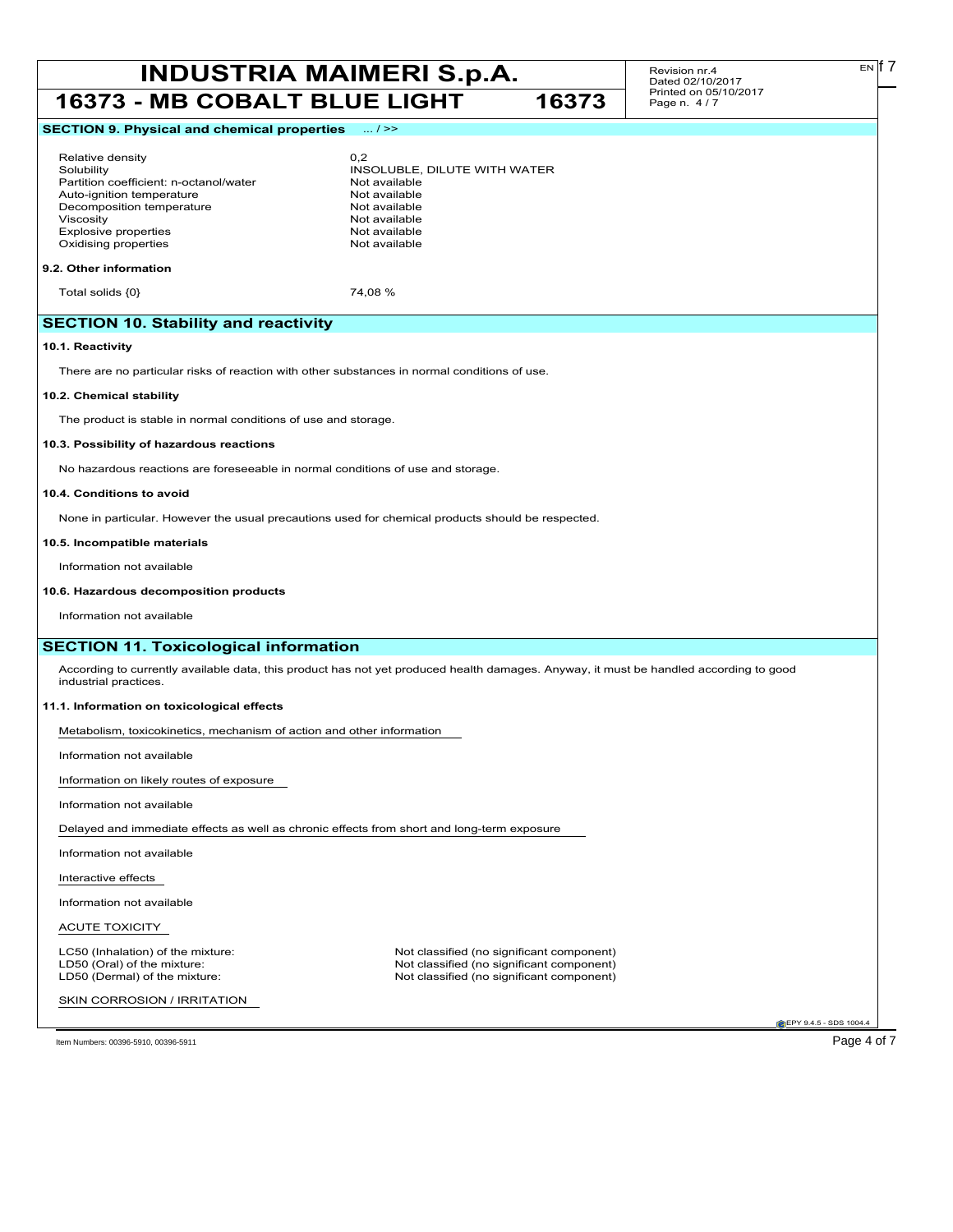# **INDUSTRIA MAIMERI S.p.A.** Revision nr.4 **Example 1 Example 1 Example 1 Example 1 Example 1 Example 1 Example 1 Example 1 Example 1 Example 1 Example 1 Example 1 Example 1 Example 1 Example 1**

Revision nr.4 Dated 02/10/2017 Printed on 05/10/2017 Page n. 5 / 7

| <b>16373 - MB COBALT BLUE LIGHT</b>                                                                                                                                               | 16373 | Printed on 05/10/2017<br>Page n. 5/7 |
|-----------------------------------------------------------------------------------------------------------------------------------------------------------------------------------|-------|--------------------------------------|
| SECTION 11. Toxicological information  / >>                                                                                                                                       |       |                                      |
| Does not meet the classification criteria for this hazard class                                                                                                                   |       |                                      |
| SERIOUS EYE DAMAGE / IRRITATION                                                                                                                                                   |       |                                      |
| Does not meet the classification criteria for this hazard class                                                                                                                   |       |                                      |
| RESPIRATORY OR SKIN SENSITISATION                                                                                                                                                 |       |                                      |
| Does not meet the classification criteria for this hazard class                                                                                                                   |       |                                      |
| <b>GERM CELL MUTAGENICITY</b>                                                                                                                                                     |       |                                      |
| Does not meet the classification criteria for this hazard class                                                                                                                   |       |                                      |
| CARCINOGENICITY                                                                                                                                                                   |       |                                      |
| Does not meet the classification criteria for this hazard class                                                                                                                   |       |                                      |
| REPRODUCTIVE TOXICITY                                                                                                                                                             |       |                                      |
| Does not meet the classification criteria for this hazard class                                                                                                                   |       |                                      |
| STOT - SINGLE EXPOSURE                                                                                                                                                            |       |                                      |
| Does not meet the classification criteria for this hazard class                                                                                                                   |       |                                      |
| STOT - REPEATED EXPOSURE                                                                                                                                                          |       |                                      |
| Does not meet the classification criteria for this hazard class                                                                                                                   |       |                                      |
| <b>ASPIRATION HAZARD</b>                                                                                                                                                          |       |                                      |
| Does not meet the classification criteria for this hazard class                                                                                                                   |       |                                      |
| <b>SECTION 12. Ecological information</b>                                                                                                                                         |       |                                      |
| Use this product according to good working practices. Avoid littering. Inform the competent authorities, should the product reach waterways<br>or contaminate soil or vegetation. |       |                                      |
| 12.1. Toxicity                                                                                                                                                                    |       |                                      |
| Information not available                                                                                                                                                         |       |                                      |
| 12.2. Persistence and degradability                                                                                                                                               |       |                                      |
| Information not available                                                                                                                                                         |       |                                      |
| 12.3. Bioaccumulative potential                                                                                                                                                   |       |                                      |
| Information not available                                                                                                                                                         |       |                                      |
| 12.4. Mobility in soil                                                                                                                                                            |       |                                      |
| Information not available                                                                                                                                                         |       |                                      |
| 12.5. Results of PBT and vPvB assessment                                                                                                                                          |       |                                      |
| On the basis of available data, the product does not contain any PBT or vPvB in percentage greater than 0,1%.                                                                     |       |                                      |
| 12.6. Other adverse effects                                                                                                                                                       |       |                                      |
| Information not available                                                                                                                                                         |       |                                      |
| <b>SECTION 13. Disposal considerations</b>                                                                                                                                        |       |                                      |
| 13.1. Waste treatment methods                                                                                                                                                     |       |                                      |
| Reuse, when possible. Neat product residues should be considered special non-hazardous waste.                                                                                     |       |                                      |
| Disposal must be performed through an authorised waste management firm, in compliance with national and local regulations.                                                        |       | EPY 9.4.5 - SDS 1004.4               |
|                                                                                                                                                                                   |       |                                      |

Item Numbers: 00396-5910, 00396-5911 Page 5 of 7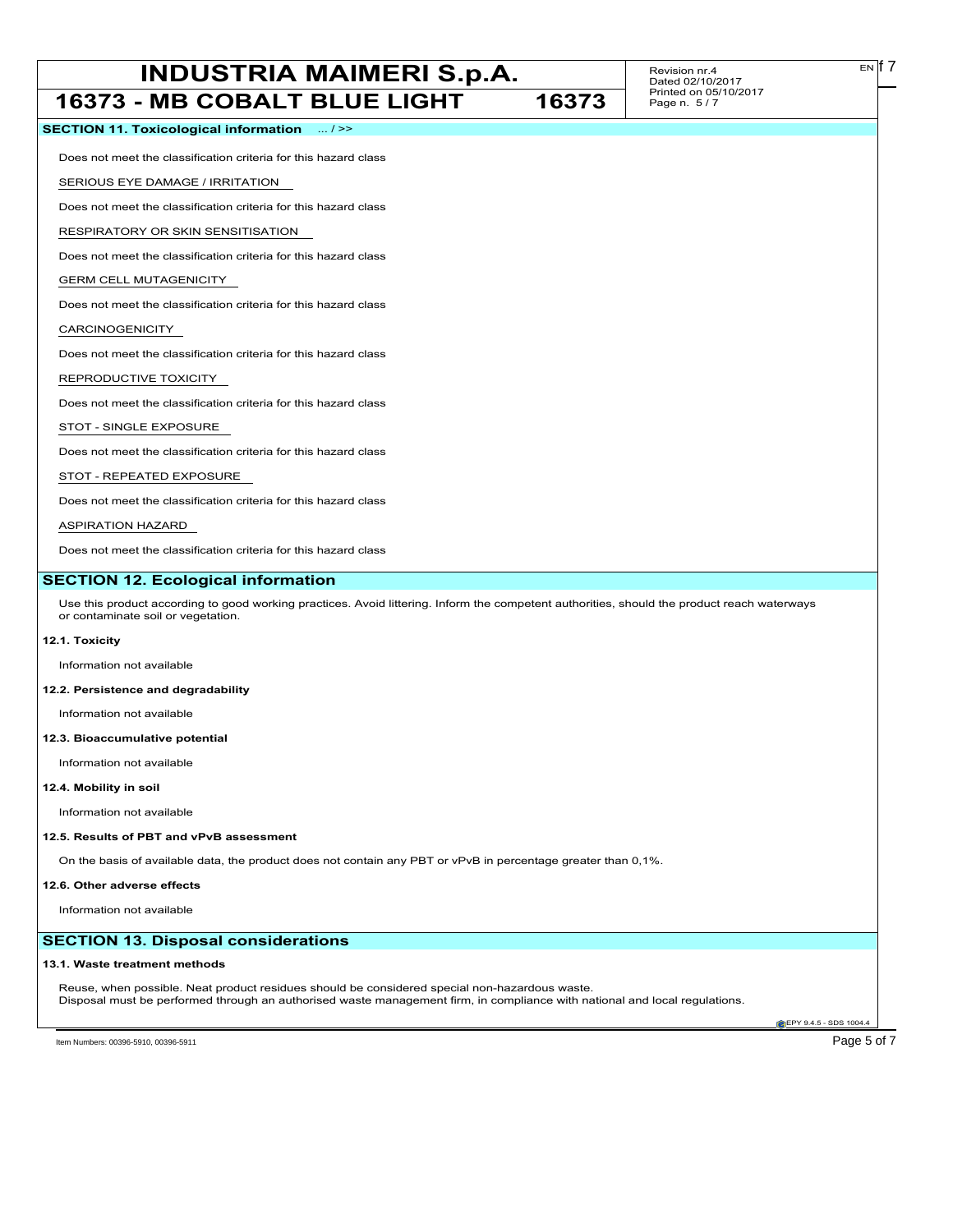# **INDUSTRIA MAIMERI S.p.A.** Revision nr.4 **Exp.17 16373 - MB COBALT BLUE LIGHT 16373**

Revision nr.4 Dated 02/10/2017 Printed on 05/10/2017 Page n. 6 / 7

Contaminated packaging must be recovered or disposed of in compliance with national waste management regulations.

#### **SECTION 14. Transport information**

The product is not dangerous under current provisions of the Code of International Carriage of Dangerous Goods by Road (ADR) and by Rail (RID), of the International Maritime Dangerous Goods Code (IMDG), and of the International Air Transport Association (IATA) regulations.

#### **14.1. UN number**

Not applicable

#### **14.2. UN proper shipping name**

Not applicable

#### **14.3. Transport hazard class(es)**

Not applicable

#### **14.4. Packing group**

Not applicable

### **14.5. Environmental hazards**

Not applicable

#### **14.6. Special precautions for user**

Not applicable

#### **14.7. Transport in bulk according to Annex II of Marpol and the IBC Code**

Information not relevant

# **SECTION 15. Regulatory information**

#### **15.1. Safety, health and environmental regulations/legislation specific for the substance or mixture**

Seveso Category - Directive 2012/18/EC: None

Restrictions relating to the product or contained substances pursuant to Annex XVII to EC Regulation 1907/2006

Substances in Candidate List (Art. 59 REACH)

On the basis of available data, the product does not contain any SVHC in percentage greater than 0,1%.

Substances subject to authorisarion (Annex XIV REACH)

None

**None** 

Substances subject to exportation reporting pursuant to (EC) Reg. 649/2012: **None** 

Substances subject to the Rotterdam Convention:

**None** 

Substances subject to the Stockholm Convention: **None** 

Healthcare controls Information not available

#### **15.2. Chemical safety assessment**

No chemical safety assessment has been processed for the mixture and the substances it contains.

Item Numbers: 00396-5910, 00396-5911 Page 6 of 7

**EPY 9.4.5 - SDS 1004** 

EN